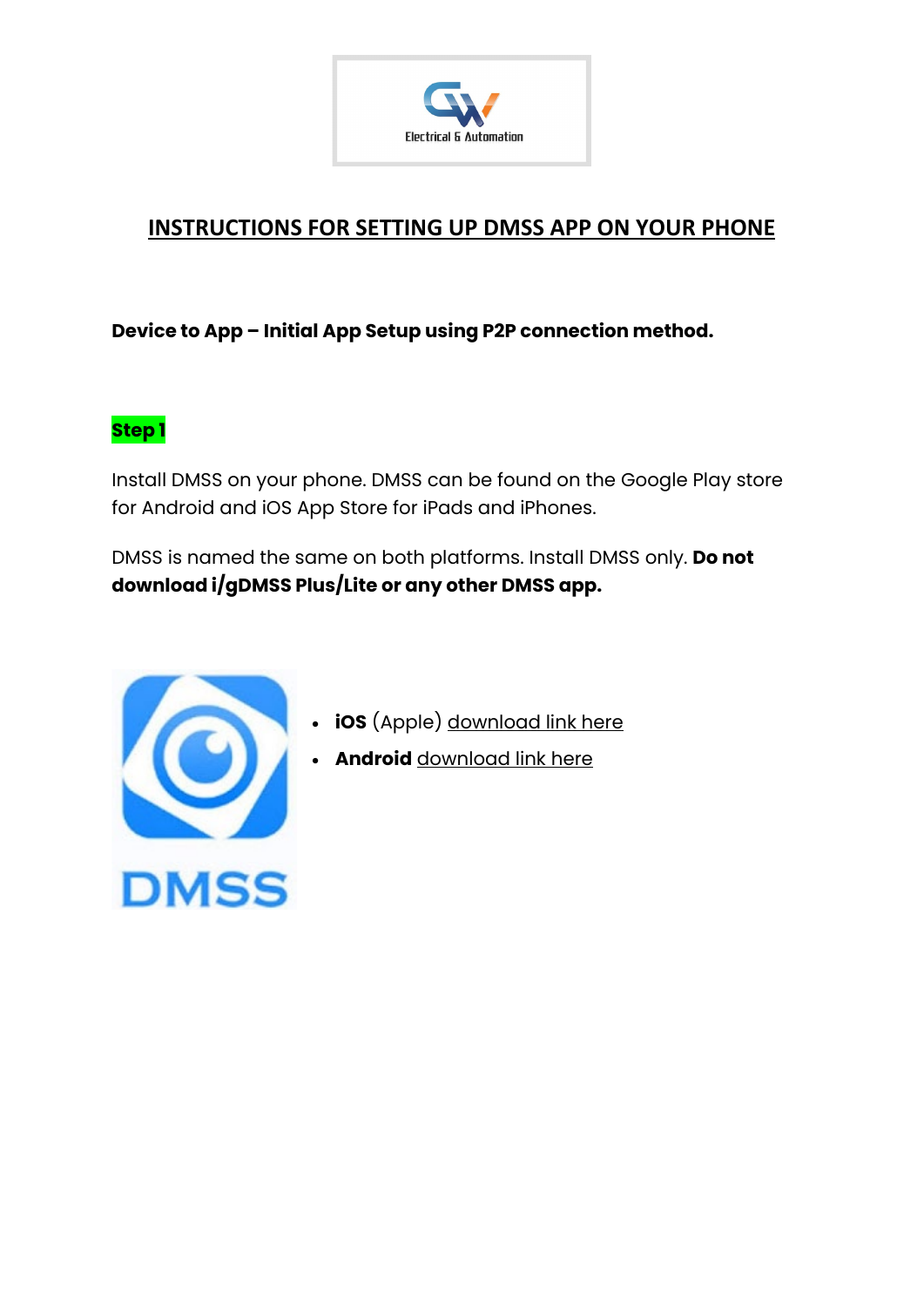

#### **Step 2**

Once opened you should see the following screen below. Tap on the + icon (shown below) to add a device and then tap on "SN/Scan" (shown below).



### **Step 3**

Scan the "P2P" QR code of the device (NVR/XVR/Camera). This QR code can can be found on the NVR via the following menus:

#### **Main Menu > Network > P2P**

Note: the QR code is also printed on a sticker on the NVR. If you don't have a monitor setup you can scan the NVR sticker instead.

If you don't have a QR code, tap the "Manually Enter SN" button and enter the serial number of your device manually.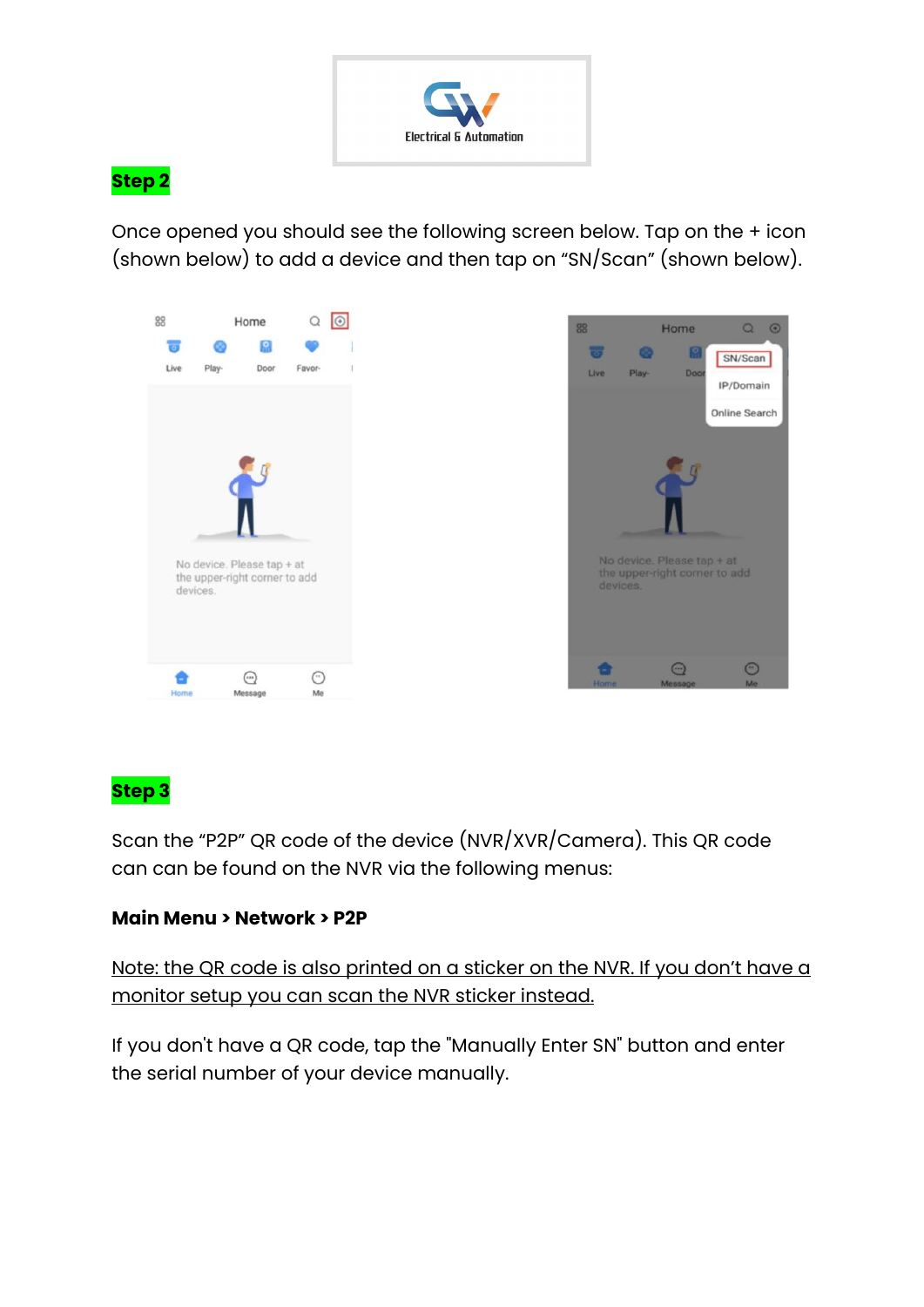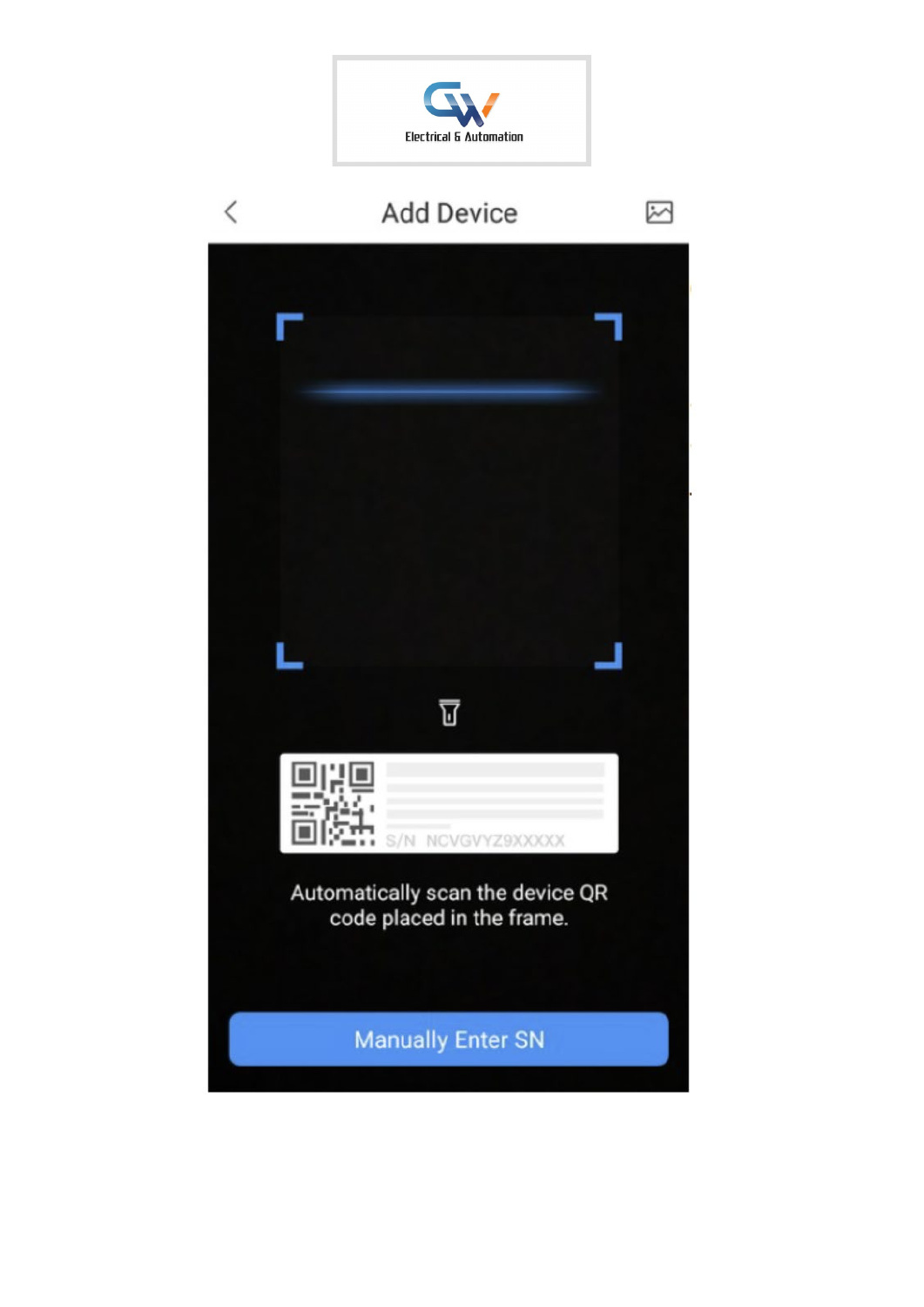

# **Step 4**

Tap on the type of device you are adding. (NVR for cameras, doorbell for video intercom).

|                      | <b>Add Device</b>        |                    |             |
|----------------------|--------------------------|--------------------|-------------|
| $\bigcup$            | $\frac{1}{2}$            | 1534<br><b>ASS</b> | $\equiv$    |
| <b>Wired Camera</b>  | <b>NVR</b>               | DVR/XVR            | <b>IVSS</b> |
|                      | $\overline{\phantom{0}}$ |                    |             |
| Wireless<br>Camera   | <b>VTO</b>               | Doorbell           | Access      |
|                      |                          |                    |             |
| <b>Alarm Station</b> |                          |                    |             |